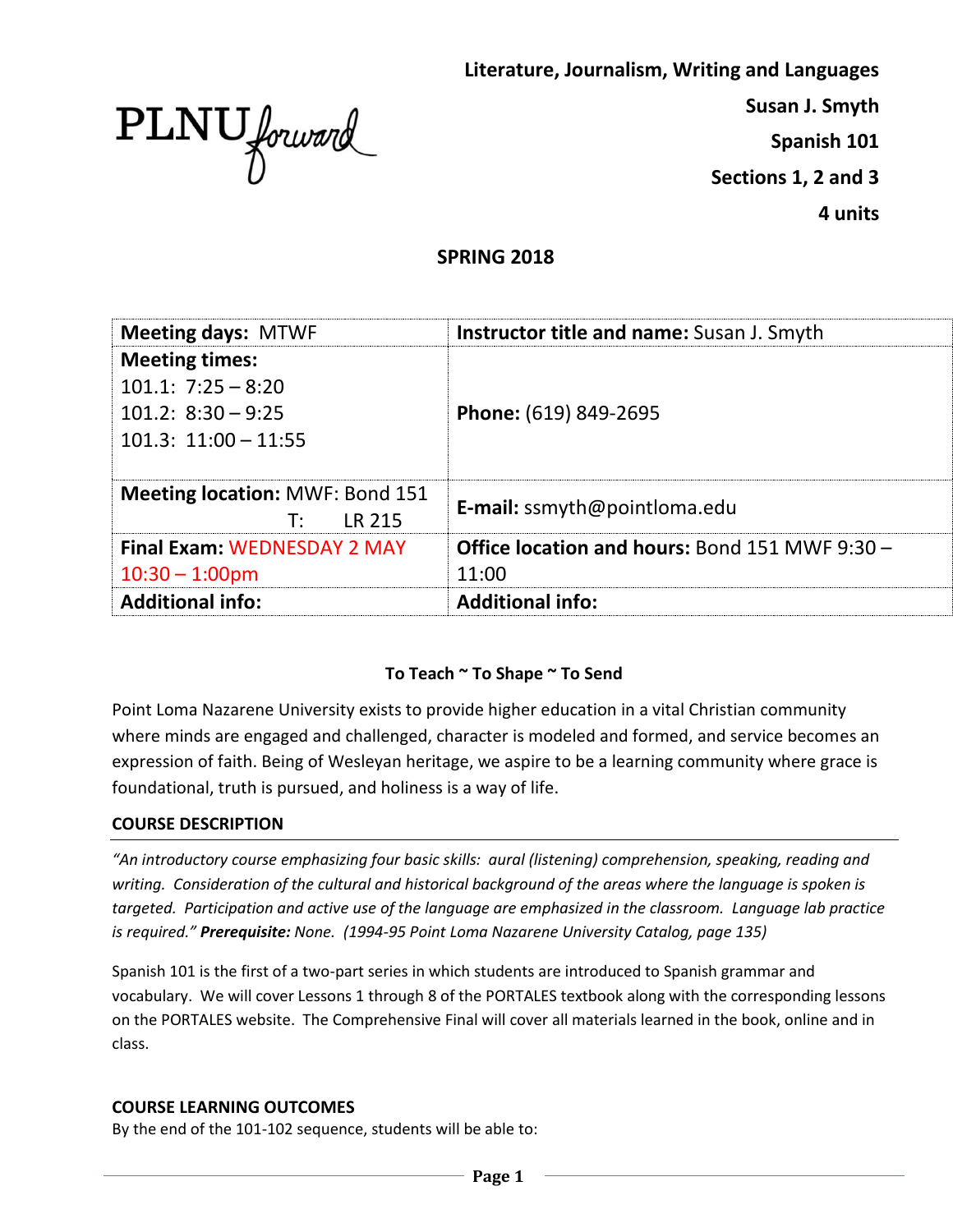- 1. Speak at the mid to high novice level using basic formulaic and memorized materials within the student's own experience.
- 2. Recognize basic connected discourse that uses vocabulary and grammar within the student's own experience.
- 3. Write discrete sentences as well as simple connected paragraphs using memorized vocabulary and grammar structures.
- 4. Read cultural texts that employ familiar vocabulary and cognates as well as learned grammatical structures.
- 5. Demonstrate comprehension of basic cultural mores and patterns of living of the target culture(s) studied.

## **COURSE CREDIT HOUR INFORMATION**

This class meets the Carnegie Unit minimum requirement of 750 minutes of instructional time + 1500 minutes of out-of-class work per 1 unit of credit. Specific details about how the class meets these requirements are included here in the course syllabus.

#### **REQUIRED TEXTS AND RECOMMENDED STUDY RESOURCES**

**PORTALES: Introductory Spanish 1, José A. Blanco (available at go.vistahigherlearning.co/store)**

**Student may purchase the hard copy or use the electronic version.**

**Access Code for PORTALES website at [www.vhlcentral.com](http://www.vhlcentral.com/)**

#### **ASSESSMENT AND GRADING**

- 40% Chapter Exams
- 10% Quizzes
- 25% Online Homework
- 5% Cultural Events Portfolio
- 10% Attendance and Participation
- 10% Final Exam

#### **INCOMPLETES AND LATE ASSIGNMENTS**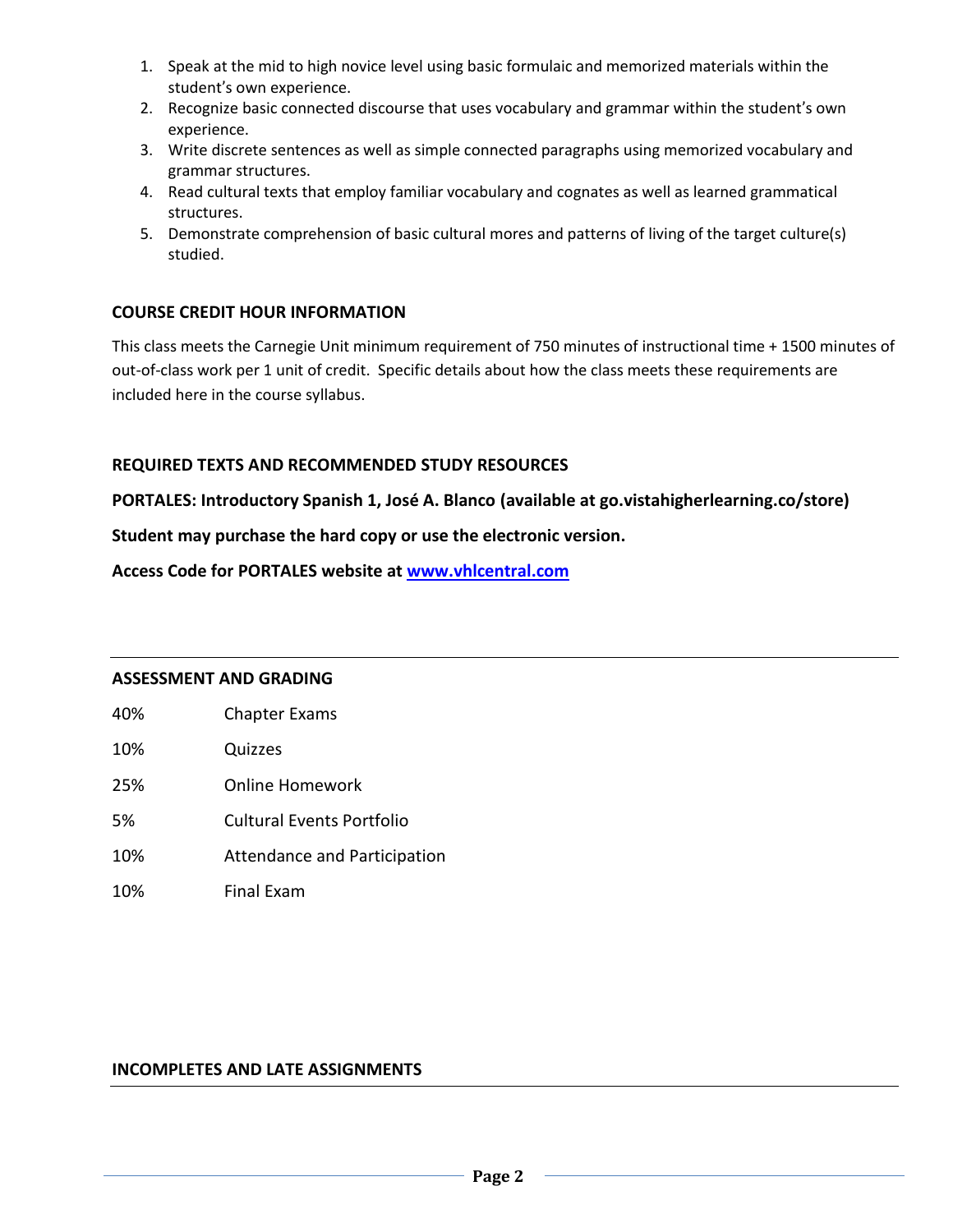All assignments are to be submitted/turned in by the beginning of the class session when they are due—including assignments on the PORTALES website. Late assignments will not be accepted. Course Incompletes will only be assigned in extremely unusual circumstances.

## **FINAL EXAMINATION POLICY**

Successful completion of this class requires taking the final examination **on its scheduled day**. The final examination schedule is posted on the [Class Schedules](http://www.pointloma.edu/experience/academics/class-schedules) site. The Comprehensive Final Exam for this course is WEDNESDAY 2 MAY at 10:30 am. No requests for early examinations or alternative days will be approved.

# **PLNU COPYRIGHT POLICY**

Point Loma Nazarene University, as a non-profit educational institution, is entitled by law to use materials protected by the US Copyright Act for classroom education. Any use of those materials outside the class may violate the law.

## **PLNU ACADEMIC HONESTY POLICY**

Students should demonstrate academic honesty by doing original work and by giving appropriate credit to the ideas of others. Academic dishonesty is the act of presenting information, ideas, and/or concepts as one's own when in reality they are the results of another person's creativity and effort. A faculty member who believes a situation involving academic dishonesty has been detected may assign a failing grade for that assignment or examination, or, depending on the seriousness of the offense, for the course. Faculty should follow and students may appeal using the procedure in the university Catalog. See [Academic Policies](http://catalog.pointloma.edu/content.php?catoid=18&navoid=1278) for definitions of kinds of academic dishonesty and for further policy information.

## **PLNU ACADEMIC ACCOMMODATIONS POLICY**

If you have a diagnosed disability, please contact PLNU's Disability Resource Center (DRC) within the first two weeks of class to demonstrate need and to register for accommodation by phone at 619-849- 2486 or by e-mail at [DRC@pointloma.edu.](mailto:DRC@pointloma.edu) See [Disability Resource Center](http://www.pointloma.edu/experience/offices/administrative-offices/academic-advising-office/disability-resource-center) for additional information.

## **ATTENDANCE AND PARTICIPATION POLICY**

Regular and punctual attendance at all classes is considered essential to optimum academic achievement. If the student is absent from more than 10 percent of class meetings before the withdrawal deadline (23 March), the faculty member will file a written report which will result in deenrollment. If the absences exceed 20 percent, or twelve unexcused absences, AT ANY TIME DURING THE SEMESTER, the student will receive an automatic F for the course regardless of his or her test scores, etc. See [Academic Policies](http://catalog.pointloma.edu/content.php?catoid=18&navoid=1278) in the Undergraduate Academic Catalog.

Because of the high importance placed on acquiring competence in the language, and because each absence is detrimental to the student's progress, each unexcused absence will lower the Participation/Attendance grade by 1% of the final course grade. Each tardy will lower the final grade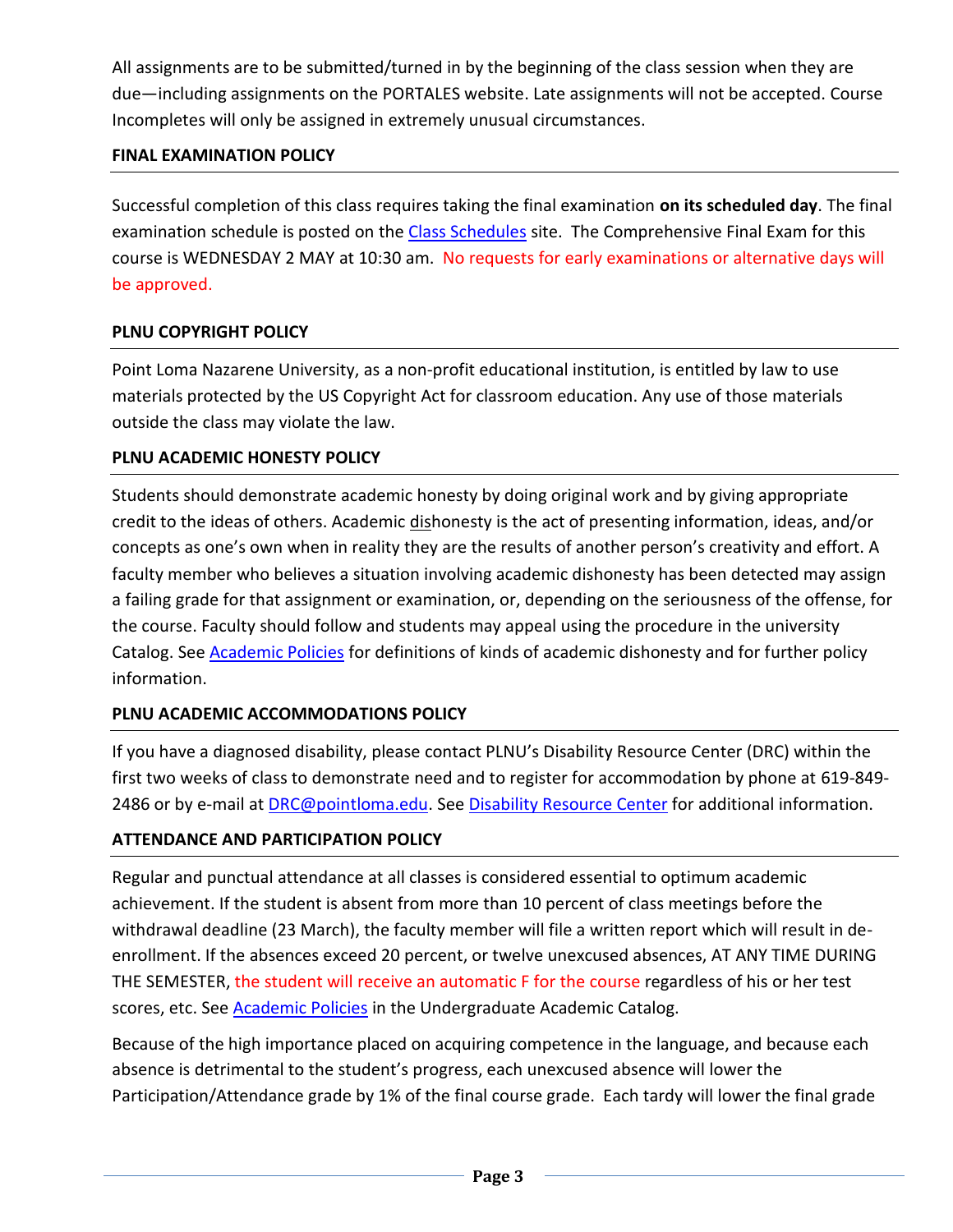by .5% of the final course grade. That notwithstanding, if the student accumulates 12 unexcused absences the course grade defaults to an F.

NOTES:

**Chapter Tests** (40%): There will be one test at the end of each chapter. The lowest score will be dropped. There are no make-up tests. In order to preserve their integrity, exams will NOT be returned to students.

**Quizzes** (10%): There will be two pop quizzes each chapter. The two lowest scores will be dropped. There are no make-up quizzes. The quizzes will be given at the start of class. No late arrivals will be accommodated.

**Cultural Events** (5%): See attached for the rubric. There may be additional costs involved, depending on the event chosen by the student. The portfolios are due FRIDAY 20 April 2018 at the start of class.

**Online Homework** (25%): Register for the online portion of the course right away, as there are assignments for almost every class meeting. With the new pedagogy the student is expected to learn the material before coming to class, and use class time to perfect and demonstrate his or her understanding and competence. Therefore it is imperative that the student keep up to date, using the website's Assignment Calendar.

**Attendance and Participation** (10%): Class time will be used to practice using the language. Each unexcused absence will lower the course grade by 1% and each tardy will lower the course grade by .5%. Twelve unexcused absences will result in an automatic F for the course.

**Comprehensive Final Exam** (10%): This will cover all material covered in class, online and in the book.